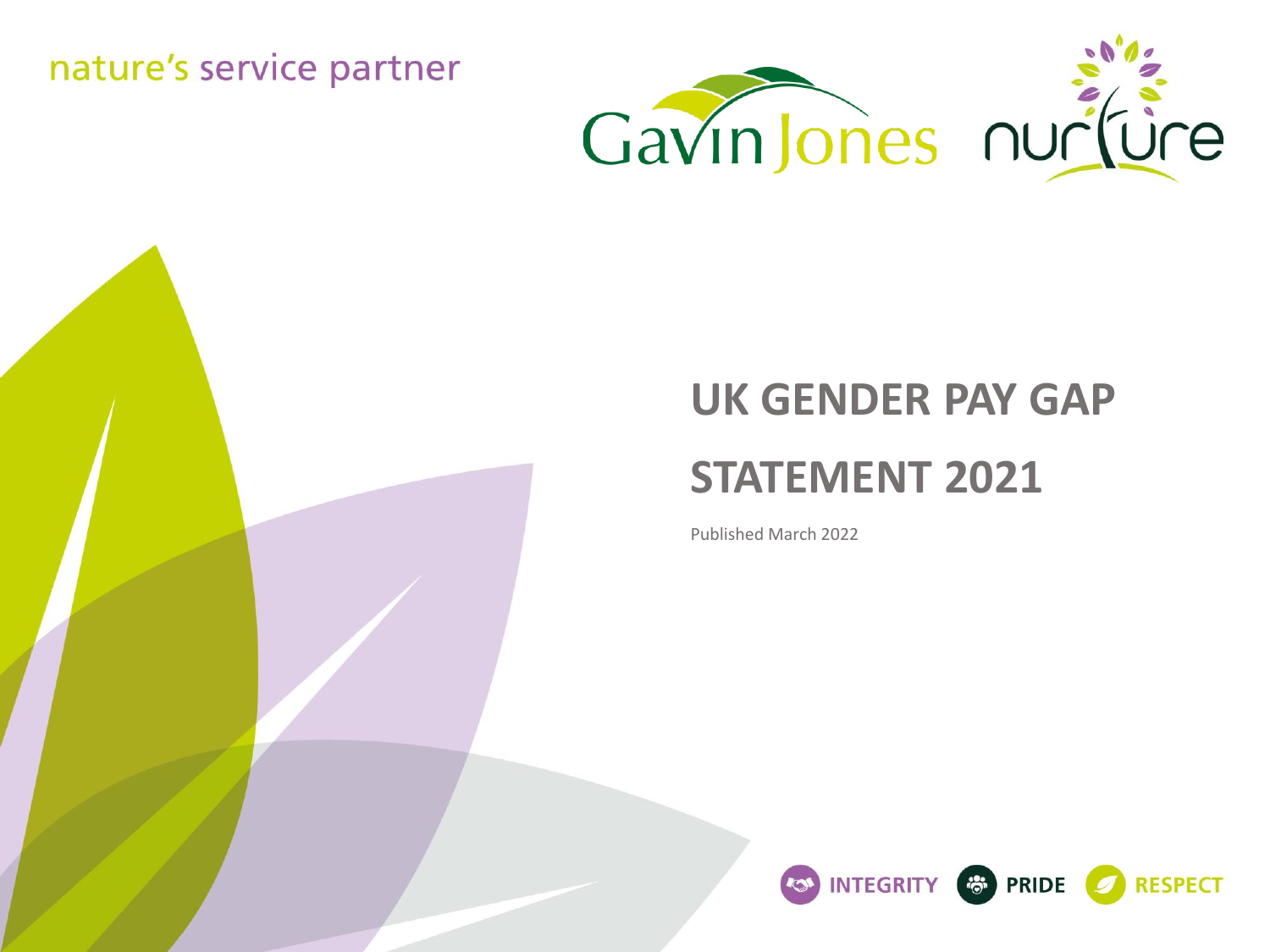## Introduction

Thank you for taking the time to read our Gender Pay Gap report for 2021.

We have continued with another successful year, working hard to deliver services through the ongoing challenges the global pandemic and other geopolitical issues have created.

It is right to start by thanking all our colleagues for their commitment and support to drive and maintain the delivery and high standard of service to our customers and for supporting each other with the integrity, pride and respect we share in our core values. The kindness of people and going the extra mile, far outweighs the negatives we are faced with from time to time.

Nurture Landscapes, Gavin Jones, along with the recent acquisition of Rokill, are associated companies of Nurture Landscapes Group. We are only required to report on each entity with 250 employees or more, in compliance with the Equality Act 2010 and Gender Pay Gap Regulations 2017.

The health and safety of our colleagues and those we serve will always remain our highest priority. However, we are centrally committed as a Group to creating a diverse and inclusive workplace, treating everyone equally, regardless of their background.

Ozender Pay Ozayr **EQUAL PAY** 2021 REPORT



Head of People at Nurture Landscapes Group **Simon Harrison**

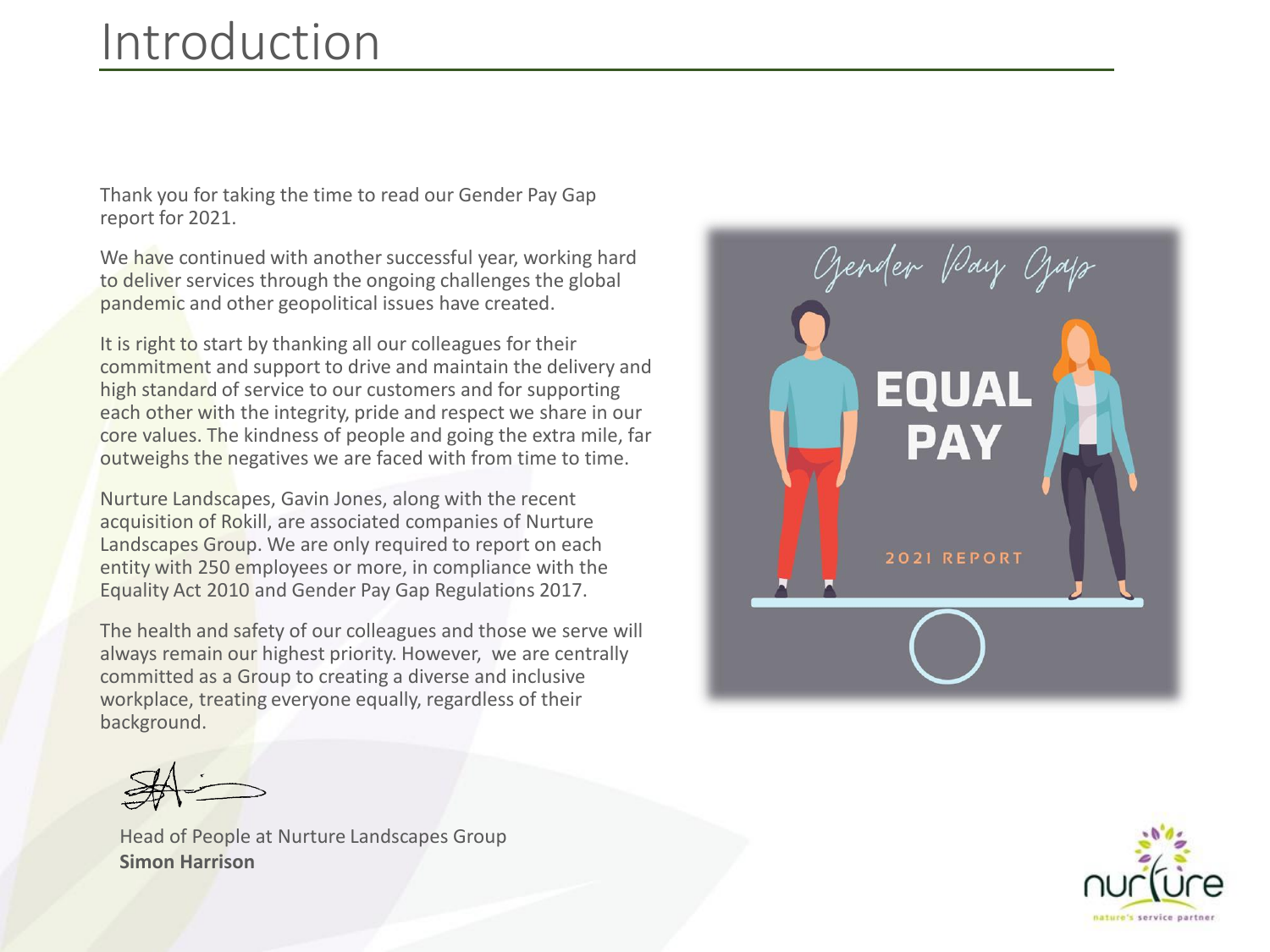### What is the Gender Pay Gap?

Since **April 2017**, employers with **250** or more employees are required to submit information on their gender pay gap.

The gender pay gap is the difference in the average earnings between all men and women in the Company. It is the difference to equal pay, which is about the difference in actual earnings of men and women doing equal work.

The pay gap is reported in the following ways:

- the mean and median gender pay gaps
- the mean and median gender bonus gaps
- the proportion of men and women who received bonuses
- the proportion of men and women according to quartile pay bands

The mean gender pay gap is the difference between the mean hourly rate of pay of male full-pay relevant employees and that of female full-pay relevant employees.

The median gender pay gap is the difference between the median hourly rate of pay of male full-pay relevant employees and that of female full-pay relevant employees.

The ONS recorded that among all employees, the gender pay gap increased to 15.4%, from 14.9% in 2020, but is still down from 17.4% in 2019.

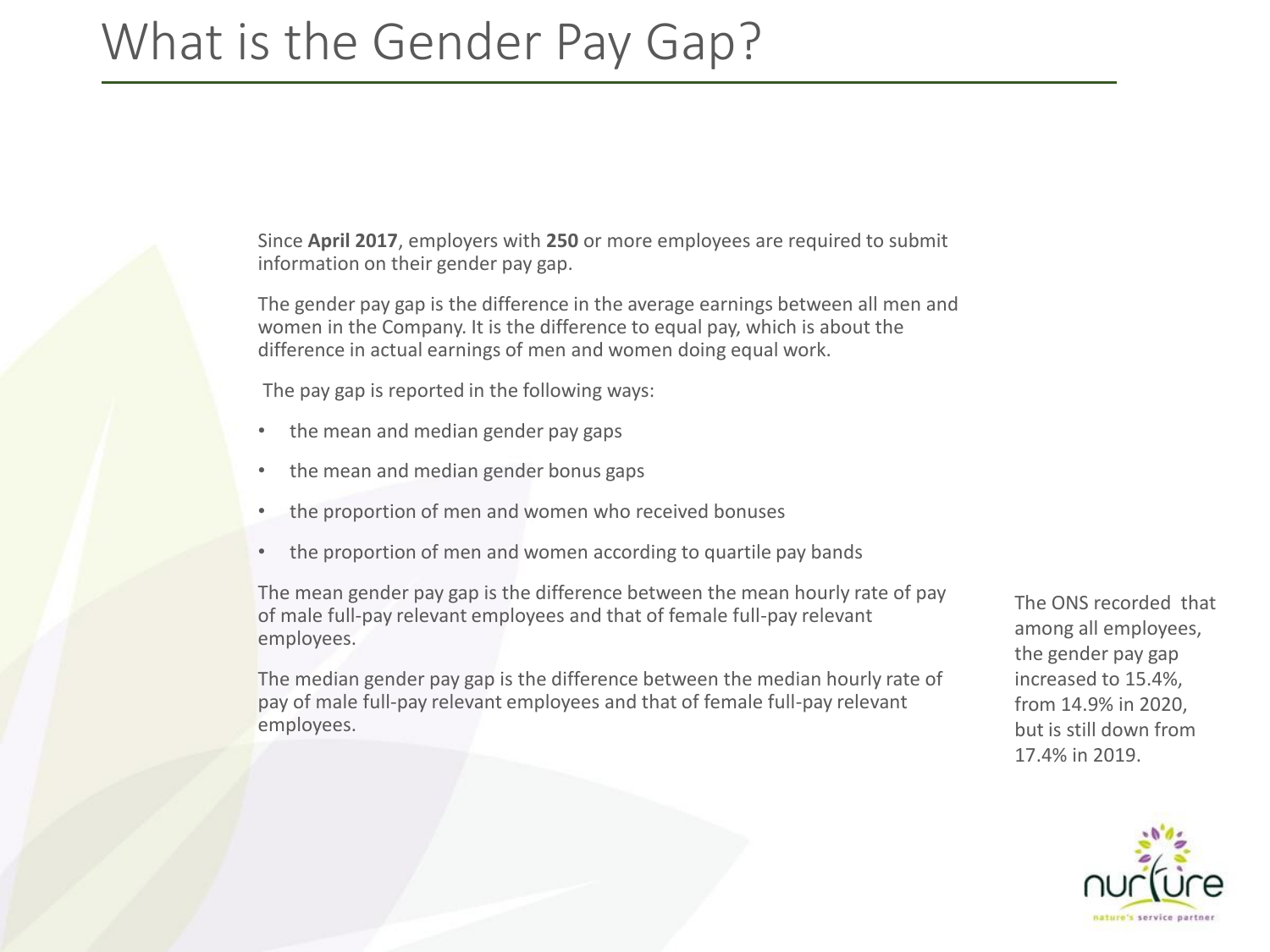### Nurture Landscapes Limited Results

### **Statement:**

- ➢ Our median and mean results are higher because we have more highly paid female colleagues in management positions.
- $\triangleright$  The business continues to be weighted in lower paid roles for male colleagues, reflective of high retention and a continued dominance of male applicants in the Grounds Maintenance operative side of the business.
- ➢ No bonuses were paid in the 2020 or 2021 periods as a result and impact of the pandemic, however, retained all colleagues throughout and any redundancies have been as a result of completed contracts etc.

### **Proportions of male and female pay and bonus gaps**

|                     | <b>Mean</b> |          | <b>Median</b> |          |
|---------------------|-------------|----------|---------------|----------|
|                     | 2020        | 2021     | 2020          | 2021     |
| <b>Pay Gap</b>      | $-12.7%$    | $-15.5%$ | $-25.5%$      | $-26.2%$ |
| <b>Bonus</b><br>Gap | N/A         | N/A      | N/A           | N/A      |

N.B. A negative figure means that female results are higher than male results. A positive figure means that male results are higher than female results.

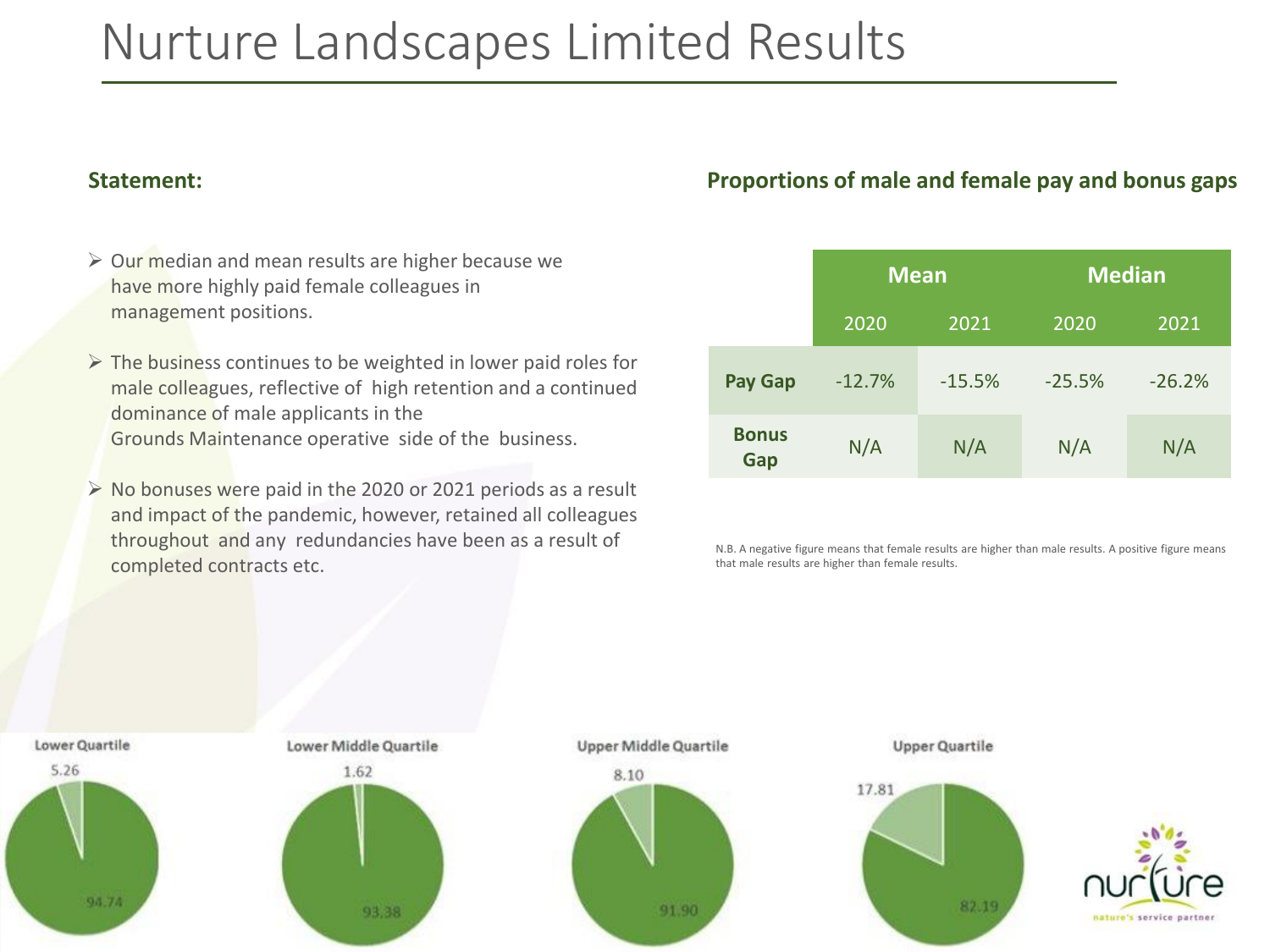### Gavin Jones Limited Results

- ➢ 5.6% of Gavin Jones staff are female which we acknowledge as a low percentage.
- $\triangleright$  There is a very low difference in real terms in the median outcome.
- $\triangleright$  The mean percentage demonstrates that we have retained our committed teams, while at the same time looking to the future to encourage more female skilled colleagues to join the team.
- ➢ No bonuses were paid in the years reporting .

### **Statement: Proportions of male and female pay and bonus gaps**

|                     | Mean  |      | <b>Median</b> |         |
|---------------------|-------|------|---------------|---------|
|                     | 2020  | 2021 | 2020          | 2021    |
| <b>Pay Gap</b>      | 11.1% | 8.2% | 3.6%%         | $-1.2%$ |
| <b>Bonus</b><br>Gap | N/A   | N/A  | N/A           | N/A     |

N.B. A negative figure means that female results are higher than male results. A positive figure means that male results are higher than female results.



**Upper Middle Quartile** 



**Upper Quartile**